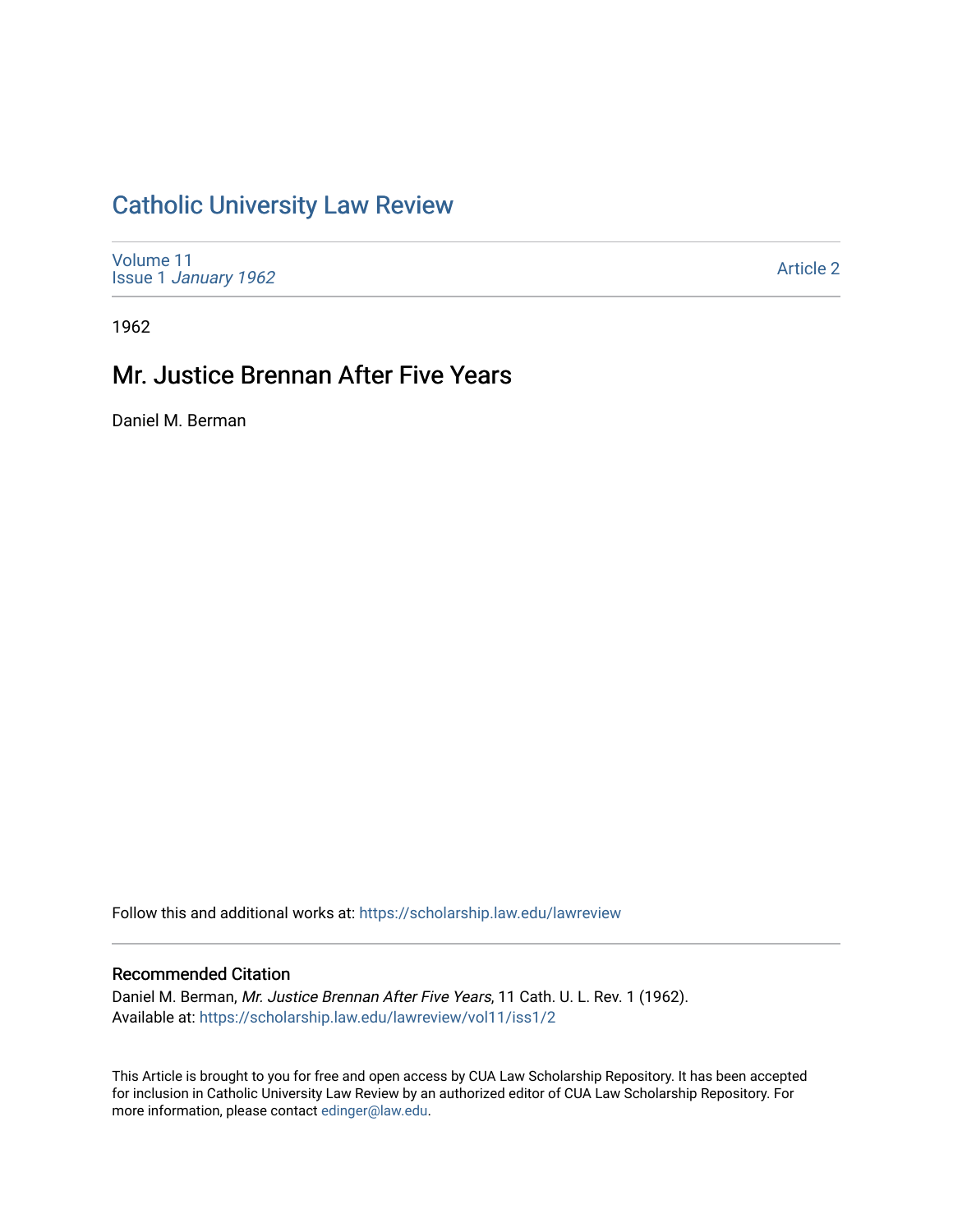### Mr. Justice Brennan After Five Years

#### **DANIEL** M. BERMAN\*

**IT IS NOW A** LITTLE **MORE THEN** FIVE **YEARS** since William Joseph Brennan, Jr. became an Associate Justice of the United States Supreme Court. Only two of his colleagues--Charles Evans Whittaker and Potter Stewart--have less seniority. Yet this issue of the **CATHOLIC UNIVERSITY OF** AMERICA **LAW REVIEW** is devoted to Justice Brennan in the belief that he has already made a measurable contribution to the development of American law, and in the expectation that his future work will represent a development, rather than an abandonment, of the tendencies he has manifested so far.

This expectation is reasonable, since Brennan's intellectual history has been characterized by a high degree of consistency. Both on the United States Supreme Court and on the New Jersey Supreme Court (where he served for almost five years) he almost unfailingly revealed the fundamental attitudes of a judicial liberal: a desire to protect the rights of the accused rather than to expand the powers of the police; a willingness to employ judicial power to repel attacks on the dignity and freedom of the individual; and a preference for liberty over order.

With Brennan's appointment, President Eisenhower unwittingly effected something of a revolution on the Supreme Court. When Eisenhower assumed the Presidency in **1953,** only two of the Justices-Hugo L. Black and William **0.** Douglas-were exponents of liberal doctrine. Little could this impotent minority of chronic dissenters anticipate that within three years a Republican President would have given them *two* allies-Warren as Chief Justice and Brennan as Associate Justice—and put them only a single vote away from control of the Court. And the one additional vote they needed could often be obtained, since the five remaining Justices were by no means a monolithic group. The result was a series of spectacular victories in cases like *Jencks, Nelson, Yates, Watkins,* and *Sweezy.*

**<sup>\*</sup>** Associate Professor, The School of Government and Public Adninistration, The American University.